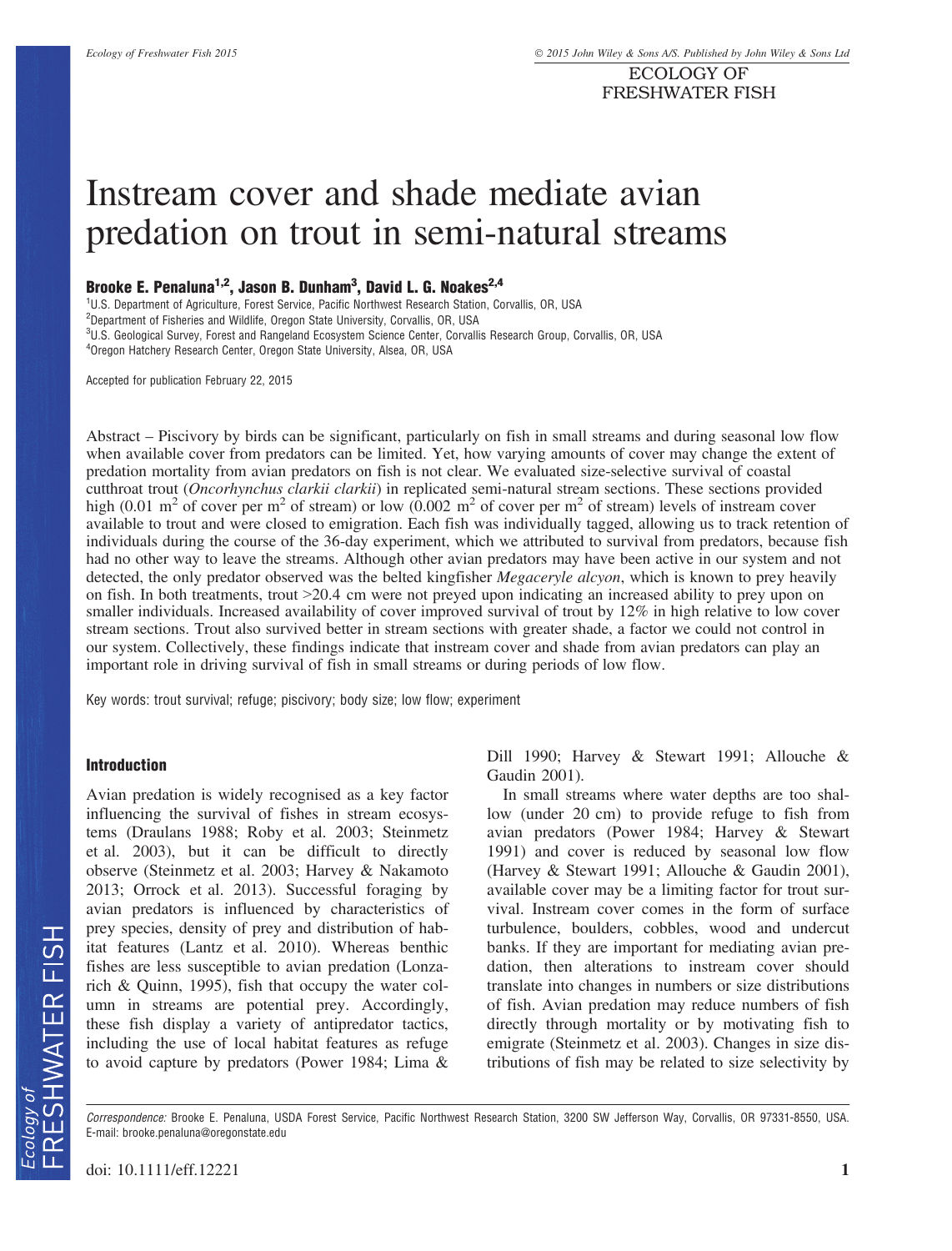## Penaluna et al.

predators (Harvey & Stewart 1991; Steinmetz et al. 2003) as well as size-related differences in ability of fish to avoid predators (Dill & Fraser 1984) or access instream cover. The relationship among avian predation, instream cover and fish size under low flow conditions is still not clear (Berger & Gresswell 2009), but as low flow conditions become more prevalent from climate change, this information may become more important.

In this study, we experimentally manipulated availability of instream cover to coastal cutthroat trout Oncorhynchus clarkii clarkii held in replicate seminatural streams to directly evaluate whether instream cover mediates survival when exposed to avian predation pressure. We additionally considered the role of shade and size of trout in relation to individual survival because they may be important factors influencing predation. Studies examining the effect of avian predation on fish have been generally based on either tethered fishes (Post et al. 1998; Harvey & Nakamoto 2013) or diets of birds without observation of fish responses (Draulans 1988). Studies that have considered fish responses, however, have not been designed to distinguish between the effects of fish mortality from fish emigration (Steinmetz et al. 2003). Harvey & Stewart (1991) considered cover in pool habitats only and found that there was higher survival for larger fish than smaller fish in shallow water. In our study, fish were free to move within the confines of each stream section to eliminate the possibility of emigration. Thus, the only way fish could leave the streams was via predation. We predicted that there would be higher overall survivorship when cover was more available, when there was more shade, and that larger trout would be more likely to survive. We predicted the latter because fish  $>12$  cm are seldom consumed by piscivorous birds such as belted kingfisher Megaceryle alcyon (Salyer & Lagler 1946; Hamas 1994), which is a common predator in our study area. An additional factor potentially contributing to greater survival of larger trout is their ability to monopolise access to instream cover when it is in limited supply (Jenkins 1969), thus leaving smaller fish potentially more vulnerable to predators.

## **Methods**

Experimental design and semi-natural stream sections

Our experiment approximated conditions experienced by stream-living fishes during seasonal low flow in small streams in the Oregon Coast Range, USA (Fig. 1). Under such conditions, instream cover is limited, water depths are shallow, shade is patchy, and fish survival is 20–50% less than at other times of the year (Berger & Gresswell 2009). Hence, it seems likely that predation may play a key role in reducing trout survival during seasonal low flow. In natural streams, trout tend to use instream cover in the form of cobble and boulders more than any other cover type, including undercut banks, turbulence, vegetation or wood (Andersen 2008). Trout generally select cobble and boulders that fit their body length (Andersen 2008).



Fig. 1. (a) Design of experimental area with location of stream sections for lowdensity  $(n = 4)$  and high-density  $(n = 4)$ instream cover coupled with amount of shade for each stream section. Emigration boxes were at each end of a stream section. Mesh screens prevented fish passage to other stream sections as indicated by fish block nets. (b) Example low-density stream section with fish block net indicated. All stream sections were 20 m long and 2 m wide (wetted width). (c) Adult coastal cutthroat trout (Oncorhynchus clarkii clarkii) using instream cover piece. Each cover piece consisted of a 30.5- by 30.5 cm concrete paver top-piece with a 30.5 by 20.3-cm paver bottom-piece glued underneath in the centre creating two 5.1 by 30.5-cm equal-sized spaces on each end for cover.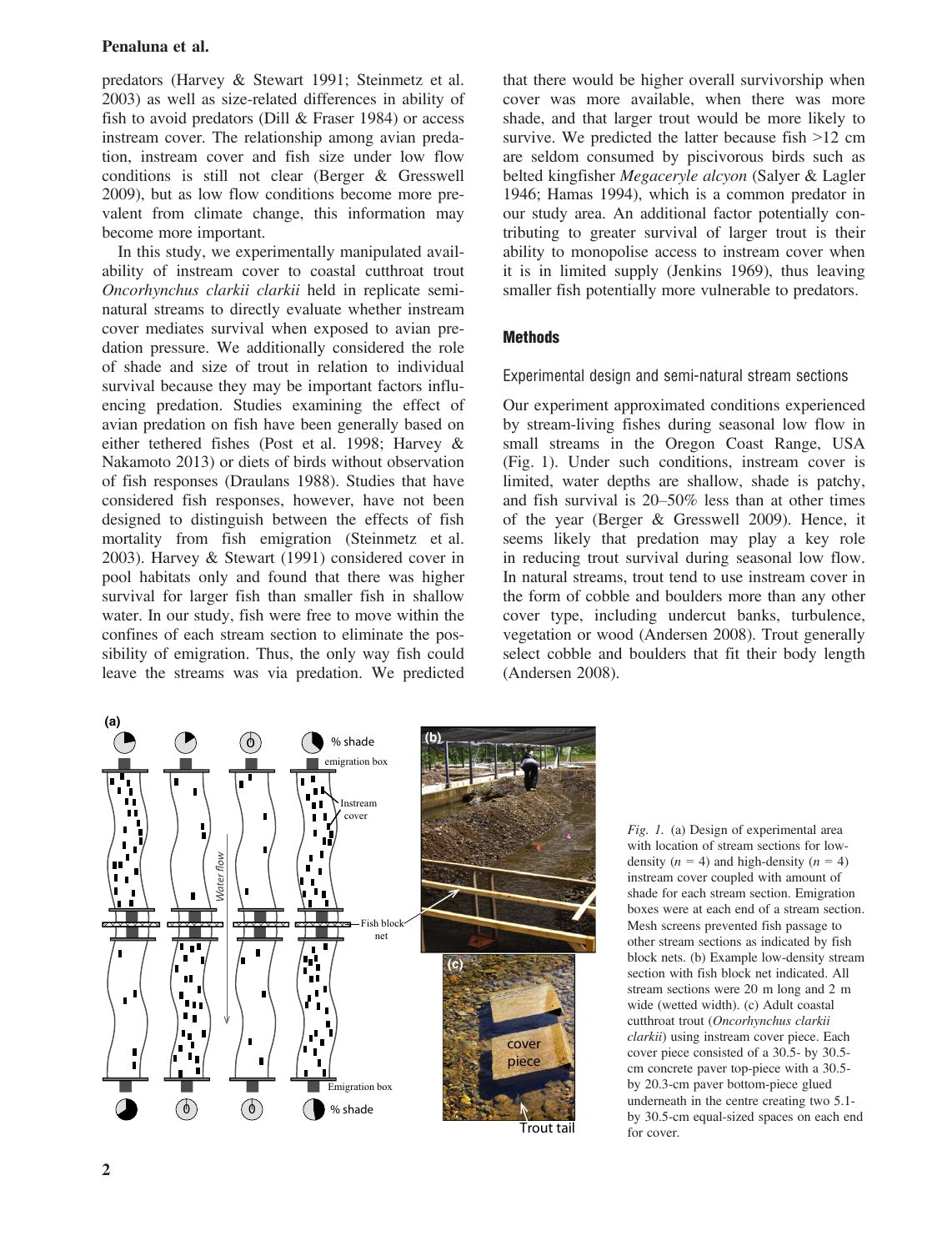We conducted a 36-day (29 June 2009 to 03 August 2009) manipulative experiment at the Oregon Hatchery Research Centre [\(http://www.dfw.sta](http://www.dfw.state.or.us/fish/OHRC/)[te.or.us/fish/OHRC/](http://www.dfw.state.or.us/fish/OHRC/)). Before the start of our study, we drained the streams for a week and then we reshaped their morphology with heavy machinery. We divided the four existing outdoor stream channels in half creating eight stream sections that were 20 m long and 2 m wide (wetted width; Fig. 1a). Mesh screens prevented fish passage to other stream sections, but within a section fish could move around freely (Fig. 1b). We maintained a minimum flow in stream sections to hold other potentially confounding covariates associated with instream cover, such as water depth, turbidity, food and velocity, as constant as possible. Hence, water depths were maintained between 15 cm and 30 cm by managing incoming flows and by filling deeper pools prior to the start of the study. We also removed larger river rock (>8 cm) that could have been used as instream cover from each stream section. Drift and benthic invertebrates were present in stream sections, but no additional food was added. We electroshocked at the beginning and end of the experiment to eliminate the presence of other aquatic vertebrates, such as amphibians, but none were captured or observed. Water comes from adjacent Fall Creek, which flows into Alsea River. Water temperature ranged from 10.20 to 12.11 °C and stream flows were  $33-23$   $1 \cdot s^{-1}$ . The greater experimental area was enclosed by a metal frame that had black mesh screens extending 3.5–6.0 m above ground level, except for a 2-m-wide opening in the top running the length of the study area allowing access to birds or other potential avian predators (Fig. 1).

## Manipulation of instream cover

We manipulated instream cover availability with two levels: high  $(0.01 \text{ m}^2 \text{ of cover per m}^2 \text{ of stream})$  or low (0.002 m<sup>2</sup> of cover per m<sup>2</sup> of stream). These two cover levels allow us to capture the high and low spectrum of instream cover found in the Oregon Coast Range during seasonal low flow (Andersen 2008). We randomly assigned each level of cover across four statistical blocks which allowed us to account for potentially dissimilar environmental conditions among stream sections. For example, the study area is bordered by a natural stream (Fall Creek) on one side and a gravel road on the other. Because coastal cutthroat trout prefer substrate over all cover other types (Andersen 2008), we built the instream cover to represent their preferred substrate type, large cobble and boulders. A single piece of cover consisted of a 30.5- by 30.5-cm concrete paver top-piece with a 30.5- by 20.3-cm paver bottom-piece

#### cover and shade mediate predation on trout

glued underneath in the centre creating two 5.1- by 30.5-cm equal-sized spaces on each end for cover (Fig. 1c). We also examined stream shading in a post hoc exploratory measurement of canopy, because there was unequal shading from nearby trees that may have influenced survival of trout. To quantify shading of the active channel of the stream section, we took densiometer readings every 3 m along each stream section between 1200 and 1300 h and summed the proportion of covered area in each cardinal direction.

Collection and acclimation of coastal cutthroat trout

We collected wild coastal cutthroat trout ranging from 8.4 to 21.1 cm (fork length) and 9.62–99.2 g (wet weight) from nearby streams by backpack electrofishing in May 2009. While anesthetised, we measured the fork length and weight of each individual, and we uniquely identified individual trout with an implanted 2.3-cm half-duplex passive-integrated transponder (PIT) tag. Using PIT tags, we could identify individual trout to understand which trout survived and which tags could not be recovered. After 3 days of acclimation in darkened indoor tanks, we randomly assigned and moved 20 tagged trout (controlling for overall fish biomass) to each stream section. The density of trout across our stream sections  $(-0.5$  trout m<sup>-2</sup> at the beginning of our experiment) was comparable to that of nearby streams supporting coastal cutthroat trout  $(0.2-0.6 \text{ trout} \cdot \text{m}^{-2})$ ; D. Bateman, Oregon State University, unpublished data). We controlled for length and weight of trout by assigning trout of a similar size to each stream section based on what was captured in the field. Within 2 days of the start of the experiment, predators were observed inside the study area. At the end of the study, we used backpack electroshockers (eight passes in each section) in combination with handheld PIT tag readers over 3 days to ensure that we captured all surviving trout.

## Predator observations

We carried out extensive observations during daylight hours by checking for predators every 30–60 min and sporadic visual observations during the time between sunset and sunrise during our study. We had an opening in the canopy running the length of the study area allowing access to birds or other climbing predators. We did not have evidence of intrusion or predation by any mammals in the stream channels during this or any other research projects at the OHRC (10 years operation). Once an individual entered the study area, it had access to all stream sections.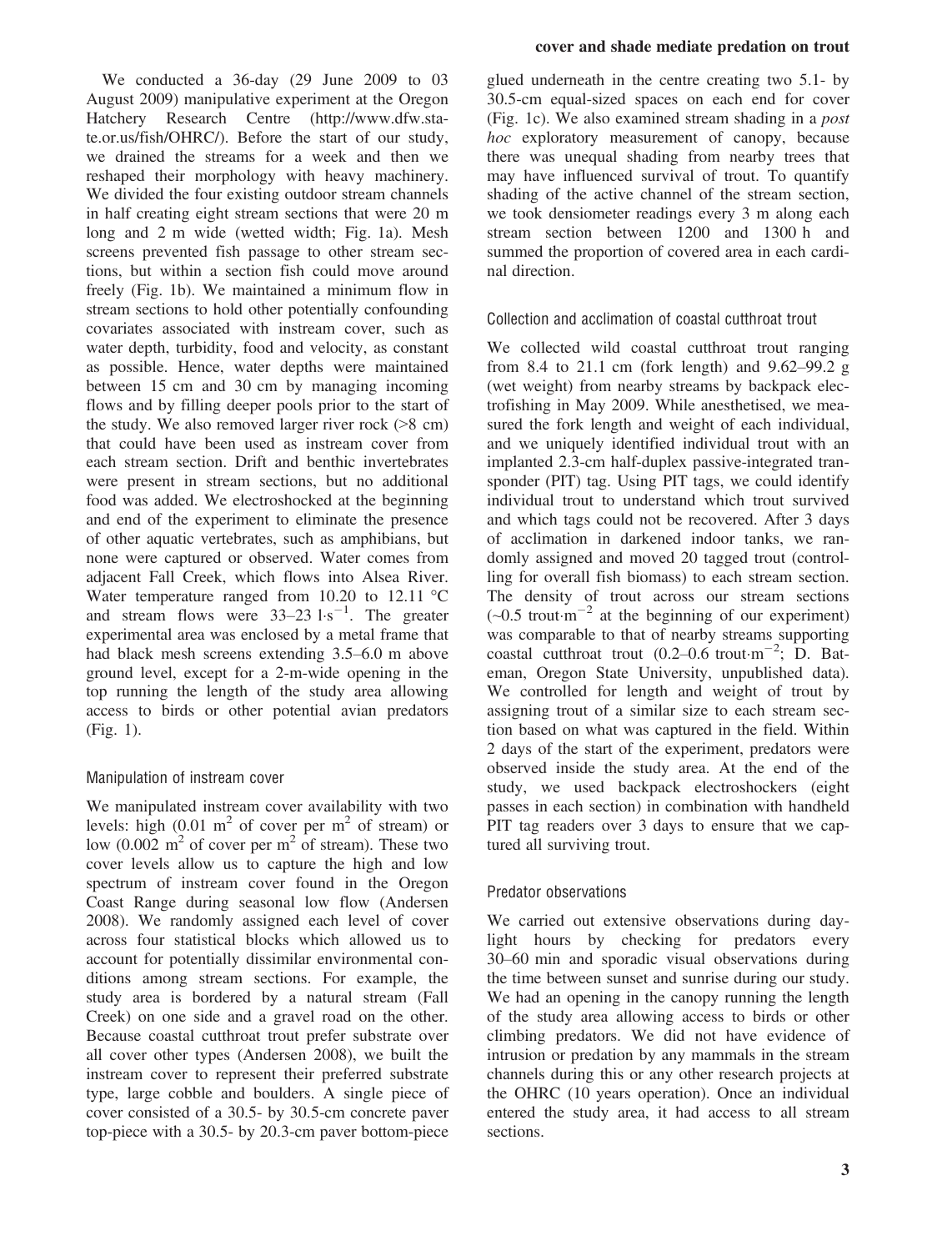## Penaluna et al.

#### Statistical analyses

We used a general linear mixed model on a randomised complete blocks design to examine whether the number of surviving trout was a function of instream cover availability (categorical) with trout size (continuous) and shade (continuous) as covariates (Bolker et al. 2009). We determined survival of trout by dividing a count of trout present at the end of the study for each stream section by 20 (which is the number of trout at the beginning of the study). The unit of observation was one of the eight stream sections. Due to our experimental design, we set block and block  $\times$  cover availability (this allows individual fish to be considered for trout size) as random effects. We set cover availability, shade, trout size and all two- and three-way interactions as fixed effects. However, interactions that were not significant or did not improve the strength of the main effects, measured by the magnitude of the P-value, were removed from the model (Ramsey & Schafer 2002; Bolker et al. 2009). We calculated the degrees of freedom using the Kenward–Roger approximation to account for imbalance introduced to our model by the covariates, which is the standard approach for such circumstances. We also used a general linear mixed model to examine whether the change in individual weight (g) was a function of instream cover availability. We set block and block  $\times$  cover availability as random effects and cover availability as a fixed effect. We set alpha to 0.1 for both analyses because predation can be patchy (Kerfoot & Sih 1987), and our small sample sizes permit only very large effects to be significant (Ramsey & Schafer 2002; Nakagawa & Cuthill 2007). All statistical analyses were performed using the PROC MIXED procedure in SAS software 9.3 (SAS Institute Inc., Cary, NC, USA). Diagnostic plots suggest no deviations from standard linear mixed model assumptions, based on standard diagnostic plots.

#### **Results**

Belted kingfisher Megaceryle alcyon was the only predator we observed in these streams, and they entered the experimental area during daylight hours in groups of one to three, resulting in variable predation pressure on trout over time. Sightings included one male on 11 July 2009, two individuals (male and female) on 15 July 2009, three individuals (male, female and fledgling) on 21 July 2009 and one male on 23 July 2009 often staying for 6 h at a time. Trout were removed by predators (i.e. trout bodies found dead next to stream  $n = 4$  or in stream  $n = 8$  with evidence of attack) or had inferred mortality when the tag or body of

4

individual fish was not recovered,  $n = 54$ , from stream sections.

Instream cover significantly influenced survival of trout  $(F_{1,4,28} = 4.31, P = 0.10;$  Fig. 2). Mean survival was 12% higher in high cover stream sections than low  $(90\% \text{ CI: } 0.07-0.30)$ . The low cover stream section that displayed the highest overall survival coincidentally had the heaviest shade (see Fig. 2). Shade significantly contributed to survival of trout with more shaded stream sections having higher trout survival compared to less shaded stream sections  $(F_{1,4,28} = 5.39, P = 0.08)$ . We only considered the interaction between cover availability and shade because it is the only interaction that improved the strength of the main effects (Ramsey & Schafer 2002; Bolker et al. 2009). The interaction between cover availability and shade was not as significantly related to trout survival  $(F_{1,4.21} = 2.80, P = 0.17)$ . The size of trout, however, strongly affected survival  $(F_{1,153} = 26.46, P < 0.0001;$  Fig. 3). Regardless of instream cover availability, all trout >20.4 cm survived during the experiment, whereas the abundance of smaller individuals was reduced, especially those <16.0 cm. All trout that survived to the end of study lost weight and cover availability did not contribute to how much weight an individual lost  $(F<sub>1,4,28</sub>)$  $= 0.20$ ,  $P = 0.73$ ). Mean weight loss over the 36-day study was 6.30 grams per individual (ranging from 6 to 65% loss per individual). Cannibalism was not observed during this study, based on stomach contents and direct observations.

#### **Discussion**

Our results suggest that instream cover and shade can mediate the impact of predation by belted kingfishers and potentially other avian predators on the survival of trout during seasonal low flows. Both shade and instream cover, more generally referred to as refuge



Fig. 2. Percent survival of adult coastal cutthroat trout (Oncorhynchus clarkii clarkii) in low-density (light grey,  $n = 4$ ) and high-density (dark grey,  $n = 4$ ) instream cover stream sections due to predation by belted kingfisher (Megaceryle alcyon) and potentially other avian predators. Pie charts show the amount of shade over each stream section.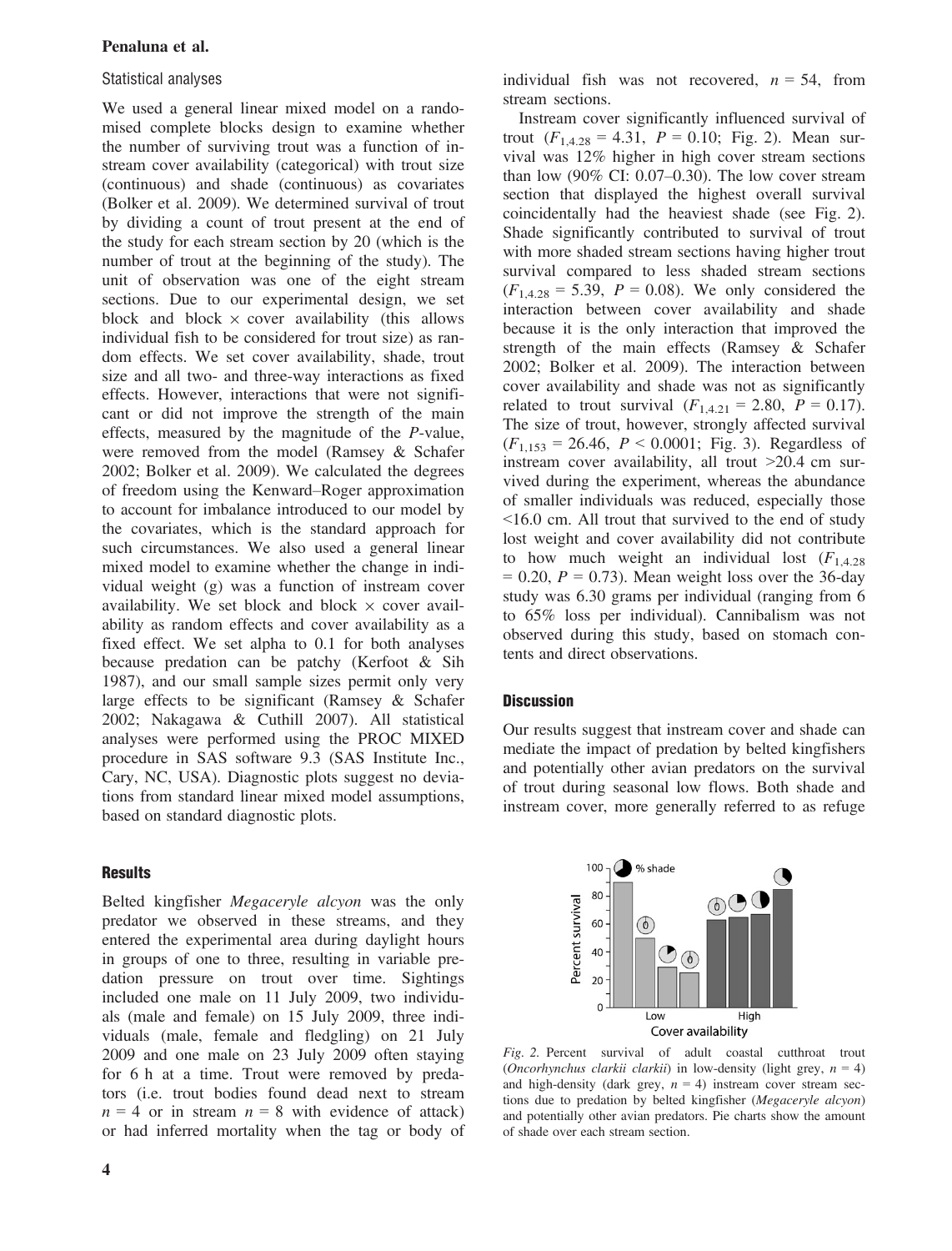

Fig. 3. Loss of mean number of adult coastal cutthroat trout (Oncorhynchus clarkii clarkii) by size class from before and after the 36-day study where predation occurred by belted kingfisher (Megaceryle alcyon) and potentially other avian predators in high-density (black,  $n = 4$ ) and low-density (light grey,  $n = 4$ ) instream cover stream sections. Size classes were based on quartiles of the overall distribution of fish sizes.

or shelter, offer a place for trout to avoid detection by visual predators. Field studies of coastal cutthroat trout in small streams in the region indicate that survival is lowest during periods of low flow, positively associated with instream boulders and negatively associated with fish size (Berger & Gresswell 2009). Our findings are consistent with the first two observations, although we found that size positively influenced survival. Although we did not have a large amount of replication, our findings illuminate aspects of the role of instream cover, body size and shade in response to predation risk.

Our findings highlight that availability of instream cover can increase trout survival by mediating the effect of predation by belted kingfishers and potentially other avian predators. Reduced amounts of instream cover resulted in fewer trout overall, and even fewer smaller-sized trout because of elevated predation risk. Although use of instream cover by trout has important benefits of increasing a trout's chance of being eaten, it can incur significant costs, such as decreased growth, activity and fecundity (Orrock et al. 2013). During seasonal low flow periods in this region, trout have the lowest consumption of food (Raggon 2010) which could partially result from increased use of instream cover and other types of refuge.

Our results indicate size-biased survival towards larger trout, and this is most likely due to three factors. First, belted kingfishers, the only predator observed during our study, are gape-limited consumers and may key in on smaller trout (Salyer & Lagler 1946; Hamas 1994). Notably, the smaller-sized trout that were taken in our study  $($  <16 cm) are larger than

#### cover and shade mediate predation on trout

previously noted for belted kingfishers (Salyer & Lagler 1946; Hamas 1994). Second, there was no observed evidence in our study of a predator capable of consuming large trout, and if such predators were present, but not detected, there likely would have been removals of larger trout, especially when instream cover was limiting. There are, however, a host of other predators naturally found in the region that are capable of preying upon larger individuals, because they differ in their mode of predation and gape limitations (Harvey & Nakamoto 2013). Such predators common to the area include stream amphibians (coastal giant salamander Dicamptodon tenebrosus), other birds (western screech owl Megascops kennicottii) and mammals (North American river otter Lontra canadensis). Third, larger trout typically dominate access to food and preferable foraging locations in streams that are often associated with instream cover (Jenkins 1969; Grant 1990), leaving smaller trout exposed or to occupy less desirable habitat that may be more susceptible to increased predation risk.

We showed that all trout lost weight over the duration of the study, which is a reflection of reduced seasonal availability and consumption of food for trout during seasonal low flow (Raggon 2010). Although not observed here, others have seen increased risk-taking behaviour in juvenile coho salmon Oncorhynchus kisutch as levels of consumption decrease (Dill & Fraser 1984) suggesting that movement may be critical during low flow to decrease the probability of starvation. Although not always the case (Biro et al. 2004; Sundström & Devlin 2011), larger fish can be more vulnerable to starvation mortality, given their greater overall food requirements (Hughes & Grand 2000).

Survival of trout may have been inconsistent among our replicated stream sections due to shade, in addition to availability of instream cover. Most notable was high survival of trout in a stream section with low availability of instream cover and greater shading. Accordingly, we suggest that shade from overhead riparian vegetation helps reduce avian predation, especially when instream cover is limiting. Lower levels of light can limit the ability of birds to detect prey (Butler & Hawthorne 1968). Visibility is likely an important factor for belted kingfishers because they hunt in clear water and when water is turbid they go elsewhere (Davis 1980). Other factors, such as availability of perches, may be important as well (Cornwell 1963) and could contribute to local variability in predation pressure. Perches were observed to be relatively available throughout our experimental area. Although the role that shade plays as refuge from predators needs to be considered further, it seems possible that shade, in addition to maintaining the natural variability of stream temperatures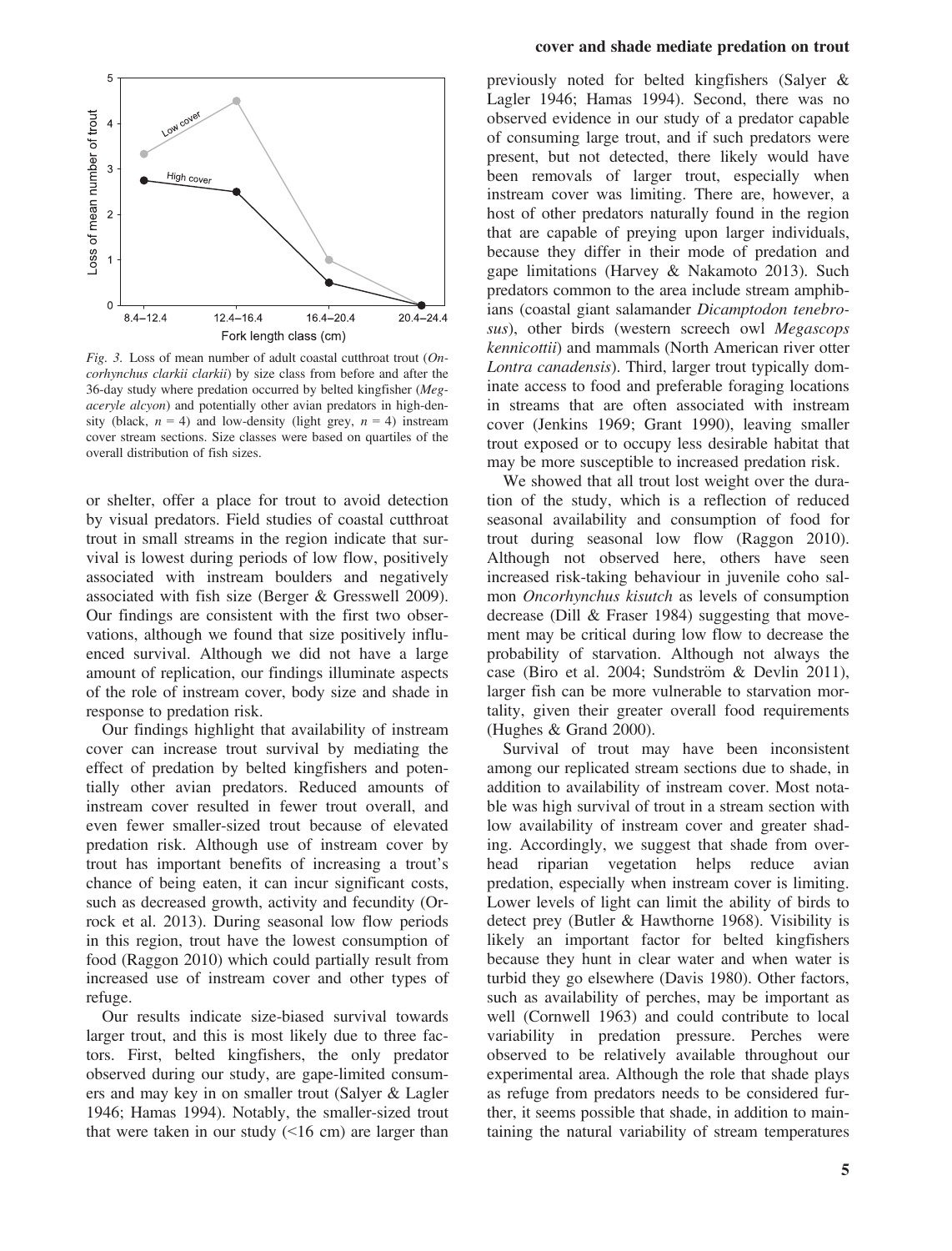#### Penaluna et al.

(Groom et al. 2011), could provide a zone where fish may have reduced threats from avian predators. In addition, the interaction of shade and cover availability needs to be investigated further with other factors such as flow, food availability and body size.

In conclusion, our study demonstrates that the risk of predation on trout was mediated by instream cover and shade. The relationship among instream cover, shade and body size under predation risk revealed here provide a basis to evaluate survival estimates of trout in natural settings (Berger & Gresswell 2009). All trout lost weight over the duration of the study likely due to food scarcity during seasonal low flow suggesting that this could be an additional source of mortality or increased risk-taking behaviour as time goes on. Our results may be applicable to fish in a variety of shallow streams especially as low flow conditions become more prevalent due to climate change and as riparian plant communities change with land use and forest succession. We offer that shade may be particularly important in streams with extreme low flows conditions and instream cover may be more critical in streams that have recently been harvested. Conservation strategies for trout should consider management tactics that maintain or improve stream habitat using both instream cover and shade as options in areas of high natural predation, especially when coupled with changing environmental conditions.

## Acknowledgements

BEP was funded by an Environmental Protection Agency STAR grant, a J Frances Allen scholarship from American Fisheries Society, a grant from the U.S. Geological Survey to Oregon State University, the Watersheds Research Cooperative and various scholarships through the Graduate School and the Department of Fisheries and Wildlife at Oregon State University. We thank Ryan Couture, Joseph O'Neil and Joyce Mahr at the Oregon Hatchery Research Centre. Dave Leer, Doug Bateman, Steve Clark, Ivan Arismendi and others helped during the experiment. Michael Young, Aaron Berger, Dave Wiens, Andrew Hafs and the Editor, Javier Lobon-Cervia, improved this manuscript. Pat Cunningham provided statistical advice. Kathryn Ronnenberg helped with graphical illustrations. Fish collections were authorised by Oregon Department of Fish and Wildlife scientific taking permit #13881 and by Oregon State University Institutional Animal Care and Use Committee proposal #3910. The use of trade or firm names here is for reader information only and does not constitute endorsement of any product or service by the US Government.

#### References

chub, Leuciscus cephalus, in an experimental stream. Oikos 94: 481–492.

- Andersen, H.V. 2008. Transferability of models to predict selection of cover by coastal cutthroat trout in small streams in western Oregon, USA. Corvallis, OR: MS. Thesis, Oregon State University.
- Berger, A.M. & Gresswell, R.E. 2009. Factors influencing coastal cutthroat trout (Oncorhynchus clarkii clarkii) seasonal survival rates: a spatially continuous approach within stream networks. Canadian Journal of Fisheries and Aquatic Sciences 66: 613–632.
- Biro, P.A., Morton, A.E., Post, J.R. & Parkinson, E.A. 2004. Overwinter lipid depletion and mortality of age-0 rainbow trout (Oncorhynchus mykiss). Canadian Journal of Fisheries and Aquatic Science 61: 1513–1519.
- Bolker, B.M., Brooks, M.E., Clark, C.J., Geange, S.W., Poulsen, J.R., Stevens, M.H.H. & White, J.S.S. 2009. Generalized linear mixed models: a practical guide for ecology and evolution. Trends in Ecology and Evolution 24: 127–135.
- Butler, R.L. & Hawthorne, V.M. 1968. The reactions of dominant trout to changes in overhead artificial cover. Transactions of the American Fisheries Society 97: 37–41.
- Cornwell, G.W. 1963. Observations on the breeding biology and behavior of a nesting population of Belted Kingfishers. The Condor 65: 426–431.
- Davis, W.J. 1980. The Belted Kingfisher, Megaceryle alcyon: Its ecology and territoriality. Cincinnati, OH: MS Thesis, University of Cincinnati.
- Dill, L.M. & Fraser, A.H.G. 1984. Risk of predation and the feeding behavior of juvenile coho salmon (Oncorhynchus kisutch). Behavioral Ecology and Sociobiology 16: 65–71.
- Draulans, D. 1988. Effects of fish-eating birds on freshwater fish stocks: an evaluation. Biological Conservation 44: 251–263.
- Grant, J.W.A. 1990. Aggressiveness and the foraging behavior of young-of-the-year brook charr (Salvelinus fontinalis). Canadian Journal of Fisheries and Aquatic Sciences 47: 915–920.
- Groom, J.D., Dent, L., Madsen, L.J. & Fleuret, J. 2011. Response of western Oregon (USA) stream temperatures to contemporary forest management. Forest Ecology and Management. 262: 1618–1629.
- Hamas, M.J. 1994. Belted Kingfisher (Ceryle alcyon). Number 84. In: Poole, A. & Gill, F., eds. The birds of North America. Philadelphia, PA: Academy of Natural Sciences, pp. 1– 16.
- Harvey, B.C. & Nakamoto, R.J. 2013. Seasonal and amongstream variation in predator encounter rates for fish prey. Transaction of the American Fisheries Society 142: 621–627.
- Harvey, B.C. & Stewart, A.J. 1991. Fish size and habitat depth relationships in headwater streams. Oecologia 87: 336–342.
- Hughes, N.F. & Grand, T.C. 2000. Physiological ecology meets the ideal-free distribution: predicting the distribution of size-structured fish populations across temperature gradients. Environmental Biology of Fishes 59: 285–298.
- Jenkins, T.M. Jr 1969. Social structure, position choice, and micro-distribution of two trout species (Salmo trutta and